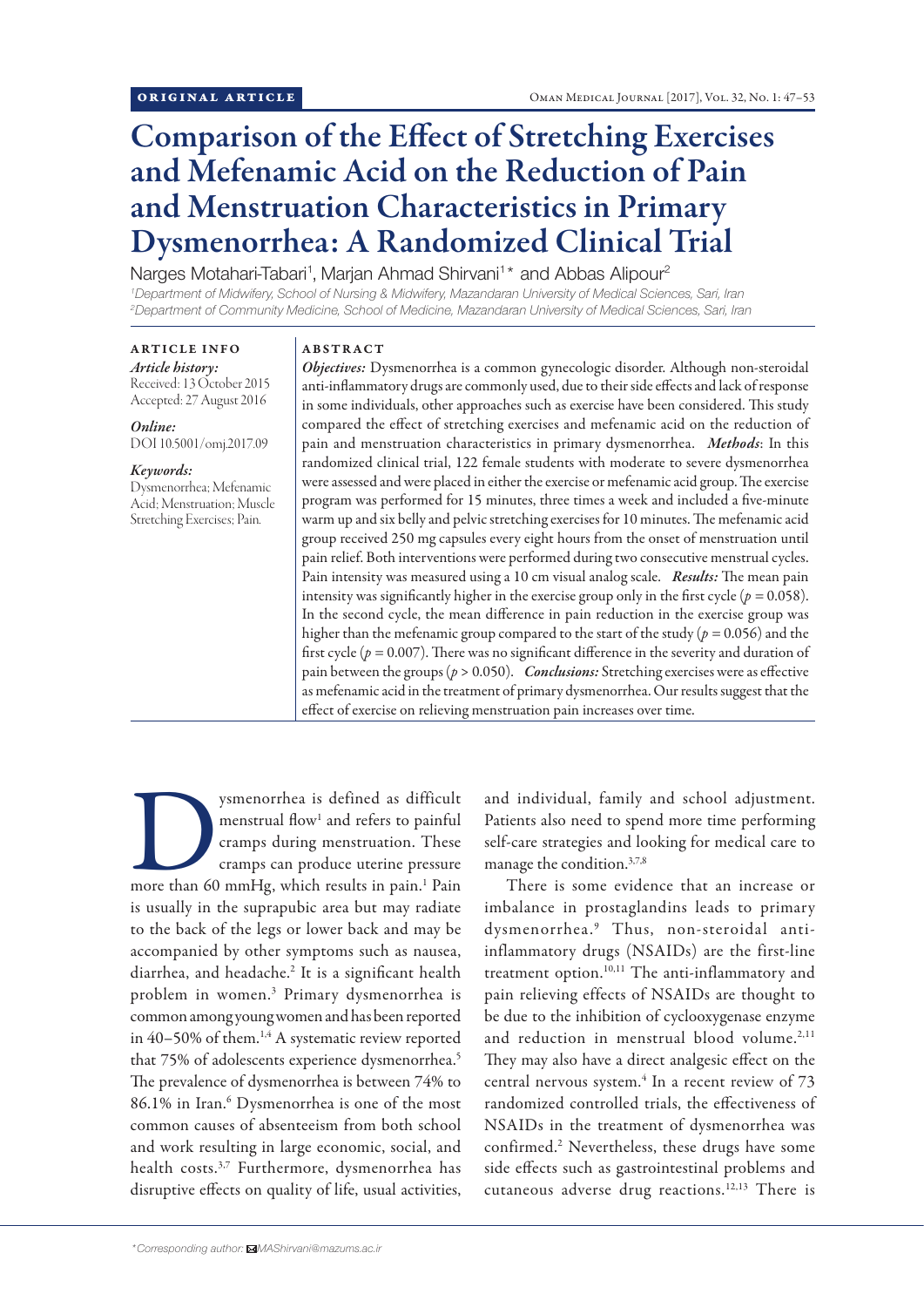some evidence that long-term use of NSAIDs is associated with a degree of cardiovascular risk.<sup>2,12,14</sup> Therefore, other treatments such as physical activity and mild exercise have been proposed to reduce dysmenorrhea.

Two clinical randomized trials showed that stretching exercises were effective in reducing pain intensity in primary dysmenorrhea. They concluded that the effect of regular exercise on dysmenorrhea might be due to the effect of hormonal changes on uterine epithelial tissue or an increase in endorphin levels.6,7 In a 2010 literature review, the authors concluded that exercise reduces the symptoms associated with dysmenorrhea.3

However, data comparing exercise and NSAIDs in the treatment of dysmenorrhea and its outcomes are limited. Additionally, there are some controversies about the effectiveness of exercise on dysmenorrhea, which may be because of different exercise programs. The quality, intensity, and duration of exercise may be associated with different outcomes.3 Therefore, we sought to compare the effect of stretching exercises and mefenamic acid use on the reduction of pain in primary dysmenorrhea and to compare other outcomes such as menstruation characteristics between the groups.

### METHODS

This randomized clinical trial was conducted on the female students of Mazandaran University of Medical Sciences, Iran, over five months in 2014. The study was approved by the university ethics committee. The sample size calculation was 61 for each group (based on the size effect for exercise of 2.1 $\pm$ 2.0 and mefenamic acid of 3.3 $\pm$ 1.2, a confidence interval of 95% and power of 80%).<sup>2,15</sup> Students living in the university dormitory who had moderate to severe primary dysmenorrhea for more than 50% of menstrual cycles lasting for at least one day and affected their daily activities were included in the study.3,6,7 The diagnosis of primary dysmenorrhea was made based on having characteristics of pain and ruling out any history of pelvic disorders. The characteristics of pain in primary dysmenorrhea are supra-pubic cramps which appeared in first two years of menarche, begin a few hours or just after the onset of menstruation, and last  $48-72$  hours.<sup>16</sup> Students were selected from the dormitory since they had similar nutrition (which may have an effect



Eligible students were determined via a convenience sampling using a checklist based on the inclusion and exclusion criteria and were then randomly divided into two interventional groups. All students received an information form and if they agreed to participate, asked to sign a consent form. Demographic and menstrual information such as age, body mass index (BMI), health condition, length and regularity of menstrual cycles, change in bleeding, absence from university, and the need for more analgesics were recorded in a questionnaire. Bleeding change was estimated through the participants' records about consumed pads at baseline and over the course of the study. Ten professors confirmed the validity of the questionnaire. The test-retest reliability was 0.92. Intensity of pain was measured using a 10 cm visual analog scale (VAS). The VAS is an instrument for measuring characteristics with continuous values that cannot easily be directly measured. The pain VAS is usually a horizontal line, 10 cm in length, defined by descriptive words of "no pain" (score of 0) and "very severe pain" (score of 10). Participants were asked to put a mark on the line that they felt represented the most severe pain that experienced during menstruation. The pain score was determined by measuring the distance between the score of 0 and the participants' mark in centimeters using a ruler. Severity of pain was classified as mild  $(< 4 \text{ cm})$ , moderate  $(4-6 \text{ cm})$ , and severe  $(7-10 \text{ cm})$ .

The exercise program included a five-minute warm up in a standing position and then six belly and pelvic stretching exercise for 10 minutes. This program was performed for 15 minutes, three times a week in two menstrual cycles (eight weeks). Exercise was not performed during menstruation.<sup>6,7</sup> Two trained instructors taught the exercise protocol to the students. Students in the mefenamic acid group received 250 mg capsules every eight hours from the onset of menstruation until pain relief also for two cycles.15 Both interventions were performed during two consecutive cycles. In both groups, the intensity of pain was assessed using the VAS at the end of the first and second menstrual cycles. Follow-up of participants for the assessment of menstruation

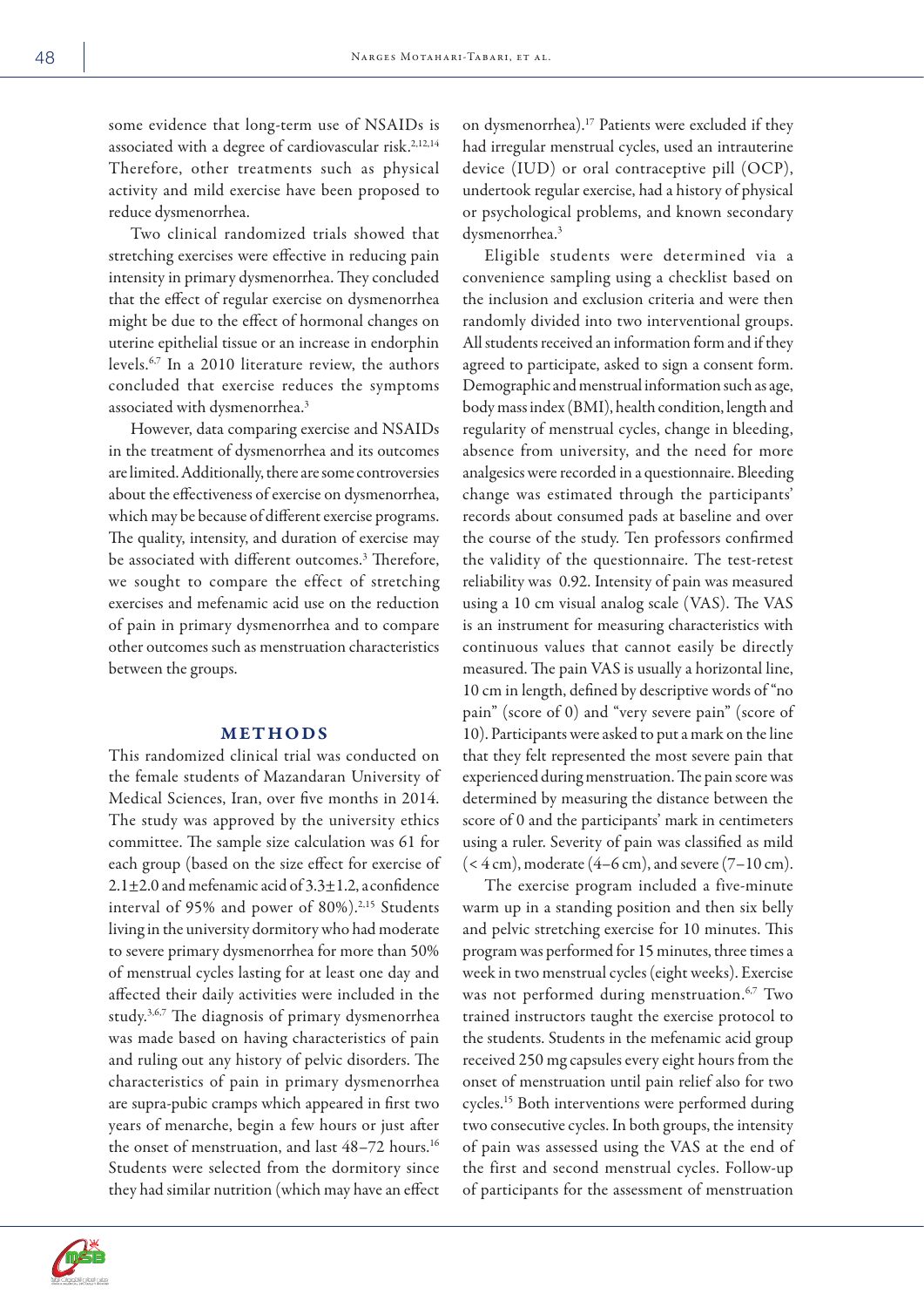| <b>Patient characteristics</b>      | Mefenamic acid | Exercise       | $p$ -value |  |
|-------------------------------------|----------------|----------------|------------|--|
| Age, years (mean $\pm$ )            | $21.6 \pm 2.0$ | $21.3 \pm 2.0$ | 0.414      |  |
| BMI, $\text{kg/m}^2$ (mean $\pm$ )  | $21.8 \pm 2.9$ | $22.6 \pm 3.6$ | 0.225      |  |
| <b>Educational level</b>            |                |                |            |  |
| MSc and PhD                         | 16(72.7)       | 6(27.3)        | 0.032      |  |
| <b>BSc</b>                          | 45(45.0)       | 55(55.0)       |            |  |
| University year                     |                |                |            |  |
| 1 <sup>st</sup> and 2 <sup>nd</sup> | 23(48.9)       | 24(51.1)       | 1.000      |  |
| 3rd                                 | 38(50.7)       | 37(49.3)       |            |  |
| Family history of dysmenorrhea      |                |                |            |  |
| Yes                                 | 40(54.1)       | 34(45.9)       | 0.095      |  |
| N <sub>o</sub>                      | 10(33.3)       | 20(66.7)       |            |  |
| Unknown                             | 11(61.1)       | 7(38.9)        |            |  |

Table 1: Participants' demographic characteristics in the mefenamic acid and exercise group.

*Data given as n (%) unless otherwise indicated. BMI: body mass index; MSc: Master of Science; PhD:Doctor of Philosophy; BSc:Bachelor of Science.* 

characteristics was also done in this period. Likewise, participants' pain intensity was recorded before taking more analgesics whenever needed for additional relief.

Descriptive statistics (mean, standard deviation (SD), frequency, mean difference), Student's *t*-test and chi-square test were used for data analysis.

### RESULTS

One-hundred and twenty-two participants were equally divided into two groups: the mefenamic acid group ( $n = 61$ ) and the exercise group ( $n = 61$ ). Demographic characteristics of participants in the mefenamic acid and exercise groups were compared using the Student's *t*-test and chi-squared test and are shown in Table 1.

The mean pain intensity in the exercise group was significantly higher than the mefenamic acid group in the first cycle after intervention [Tables 2 and 3]. Pain intensity was significantly different between the groups in the second cycle as the mean difference between baseline and first cycle was higher in the exercise group compared to the mefenamic acid group [Table 4 and Figure 1]. Chi-square analysis showed that the severity of dysmenorrhea and pain duration had no significant difference between the groups during the study [Table 2, 3, and 4].

Length of menstruation in the first and second cycle was longer in the exercise group, but bleeding changes were not significantly different between groups [Table 5]. Despite the fact that the participants who took additional analgesic drugs in the exercise Table 2: Comparison of pain between the mefenamic acid and exercise group at baseline.

| Pain                                 | Mefenamic<br>acid                  | Exercise                           | <i>p</i> -value |
|--------------------------------------|------------------------------------|------------------------------------|-----------------|
| Pain intensity,<br>cm                | $55.0 + 20.4$<br>$(49.82 - 60.24)$ | $60.3 + 14.5$<br>$(56.55 - 63.96)$ | 0.104           |
| Pain duration,<br>days               | $1.7+0.9$<br>$(1.43 - 1.90)$       | $1.8 + 0.7$<br>$(1.60 - 1.96)$     | 0.444           |
| Severity of<br>dysmenorrhea,<br>n(%) |                                    |                                    | 0.849           |
| Moderate                             | 41(51.3)                           | 39(48.8)                           |                 |
| Severe                               | 20(47.6)                           | 22(52.4)                           |                 |

*Data given as mean ± SD and (95% confidence interval for mean) unless otherwise stated.* 

# Table 3: Comparison of pain between the mefenamic acid and exercise group in the first cycle.

| Pain                                                                           | Mefenamic<br>acid                    | Exercise                             | <i>p</i> -value |
|--------------------------------------------------------------------------------|--------------------------------------|--------------------------------------|-----------------|
| Pain intensity,<br>cm                                                          | $39.0 \pm 17.8$<br>$(34.46 - 43.56)$ | $45.4 \pm 19.2$<br>$(40.50 - 50.34)$ | 0.058           |
| Pain duration.<br>days                                                         | $1.4 + 0.6$<br>$(1.2 - 1.6)$         | $1.6 + 0.8$<br>$(1.38 - 1.79)$       | 0.131           |
| Pain reduction<br>between<br>baseline and<br>the second<br>cycle, mean<br>(SE) | 16.0(2.2)                            | 14.8(2.5)                            | 0.724           |
| Severity of dysmenorrhea, n (%)                                                | 0.475                                |                                      |                 |
| Mild                                                                           | 22(52.4)                             | 20(47.6)                             |                 |
| Moderate                                                                       | 35(51.5)                             | 33(48.5)                             |                 |
| Severe                                                                         | 4(33.3)                              | 8(66.7)                              |                 |

*Data given as mean ± SD and (95% confidence interval for mean) unless otherwise stated. SE: standard error.*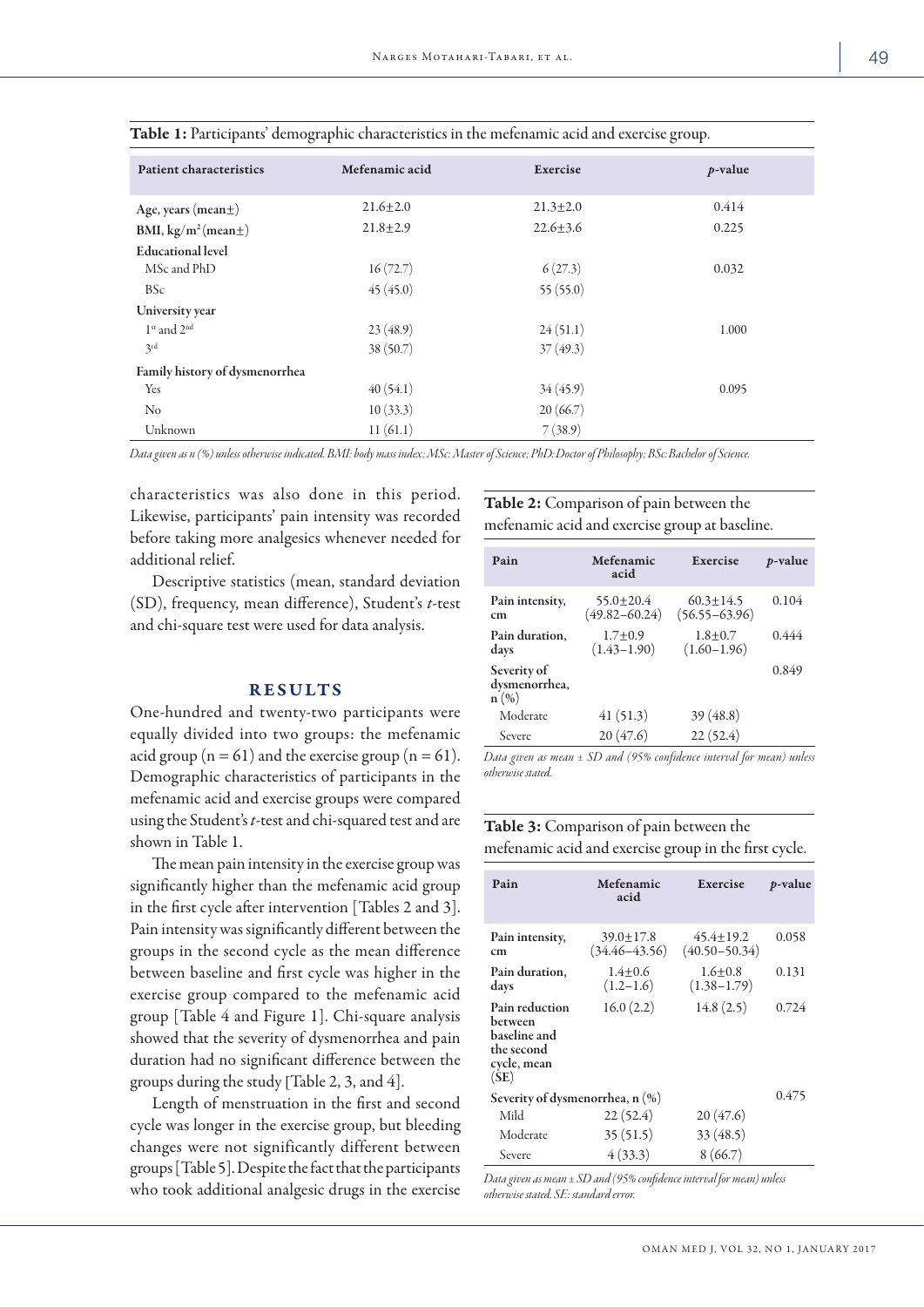| Pain                                                                              | Mefenamic<br>acid                    | Exercise                            | $p$ -value |
|-----------------------------------------------------------------------------------|--------------------------------------|-------------------------------------|------------|
| Pain intensity,<br>cm                                                             | $33.8 \pm 17.7$<br>$(29.21 - 38.29)$ | $31.6 + 16.03$<br>$(27.46 - 35.68)$ | 0.477      |
| Pain duration,<br>days                                                            | $1.6 + 0.7$<br>$(1.44 - 1.80)$       | $1.5 \pm 0.7$<br>$(1.29 - 1.69)$    | 0.378      |
| Pain<br>reduction<br>between the<br>first and the<br>second cycle,<br>mean(SE)    | 5.3(2.24)                            | 13.9(2.1)                           | 0.007      |
| Pain<br>reduction<br>between<br>baseline and<br>the second<br>cycle, mean<br>(SE) | 21.3(2.91)                           | 28.7(2.5)                           | 0.056      |
| Severity of dysmenorrhea, n (%)                                                   | 0.357                                |                                     |            |
| Mild                                                                              | 33(45.8)                             | 39 (54.2)                           |            |
| Moderate                                                                          | 28(56.0)                             | 22(44.0)                            |            |

Table 4: Comparison of pain between the mefenamic acid and exercise group in the second cycle.

*Data given as mean ± SD and (95% confidence interval for mean) unless otherwise stated. SE: standard error.* 

group were more than the mefenamic acid group, the difference was not statistically significant in the first (61.0% and 39.0%, respectively) or second cycles (64.0% and 36.0%, respectively). Students in the exercise group had more absences (63.0%) than the mefenamic acid group (37.0%) at baseline  $(p = 0.055)$ , but absences were the same in the two groups after the first and second cycles (50.0% in both groups).

### DISCUSSION

Today, non-medical approaches concentrate on treating dysmenorrhea. Exercise and physical activity have been suggested as alternative methods to treat



Figure 1: Change in pain intensity in the mefenamic acid and exercise group over the study period.

dysmenorrhea and its symptoms.3,18 In the existing research, the impact of exercise was compared to using mefenamic acid as a common treatment for dysmenorrhea. Our results indicated that although pain decreased in the first month after starting the intervention in both groups, the mean pain in the exercise group was significantly more than the mefenamic acid group. In the second month, the decline in the intensity of pain in both groups continued and the mean pain in the exercise group was lower than the mefenamic acid group. The mean difference of reduced pain in the first cycle was not significant between the groups, but pain in the second cycle significantly decreased in the exercise group compared to the first cycle and baseline levels. At baseline, only moderate and severe dysmenorrhea were observed in the groups, and after one menstrual cycle, some cases of mild dysmenorrhea appeared and

| Table 5: Menstruation characteristics in the mefenamic acid and exercise groups. |  |  |
|----------------------------------------------------------------------------------|--|--|
|                                                                                  |  |  |

| <b>Menstruation characteristics</b> | Mefenamic acid  |                           | Exercise                  |                 |                    |                  |
|-------------------------------------|-----------------|---------------------------|---------------------------|-----------------|--------------------|------------------|
|                                     | <b>Baseline</b> | <b>First cycle</b>        | Second cycle              | <b>Baseline</b> | <b>First cycle</b> | Second cycle     |
| Menstrual intervals, days           | $28.4 + 2.8$    | $28.0 + 4.0$              | $28.0 + 2.7$ <sup>*</sup> | $29.2 + 3.4$    | $29.0 + 4.3$       | $29.2 \pm 2.9^*$ |
| Length of menstruation, days        | $6.6 + 1.2$     | $5.9 + 1.3$ <sup>**</sup> | $62+12$                   | $6.8 + 1.3$     | $6.5+1.1**$        | $6.1 + 1.2$      |
| Bleeding, $n$ $(\%)$                |                 |                           |                           |                 |                    |                  |
| Increase                            |                 | 3(4.9)                    | 5(8.2)                    |                 | 6(9.8)             | 9(14.8)          |
| Decrease                            |                 | 20(32.8)                  | 21(34.4)                  |                 | 16(26.2)           | 21(34.4)         |
| No change                           |                 | 38(62.3)                  | 35(57.4)                  |                 | 39(63.9)           | 31(50.8)         |

*Data given as mean*  $\pm$  *SD unless otherwise indicated.*  $\phi = 0.030$ ,  $\mu$  $\phi = 0.012$ .

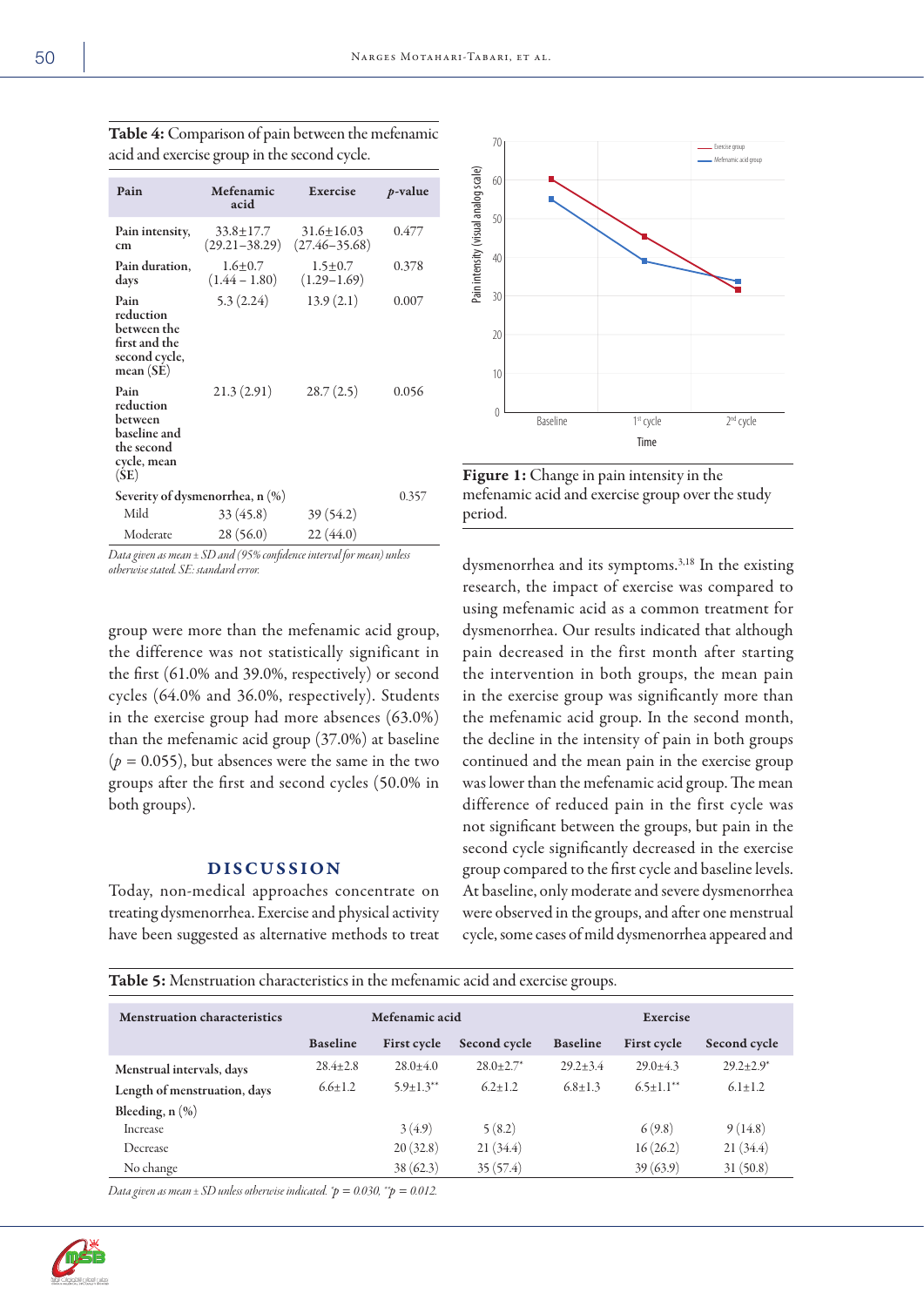severe dysmenorrhea cases declined in both groups. After two cycles, no severe dysmenorrhea case was reported in both groups.

According to our results, at first, exercise is effective in reducing the pain of dysmenorrhea similar to mefenamic acid and the effect of exercise on relieving pain increases over time. Thus, it is possible that if exercise was continued on a regular basis, the pain intensity difference in the exercise group would become significant compared to the mefenamic acid group. Abbaspour et al,<sup>7</sup> observed that exercise decreased the intensity of dysmenorrhea and sedative use after three and four cycles in highschool students. Shahr-jerdy et al,<sup>6</sup> using the same exercise protocol reported the reduction of pain intensity and sedative use after eight weeks. Another study reported that after 12 weeks of water exercise, the duration and intensity of pain dropped.19 When comparing the impact of using a warm water bottle and exercise, researchers reported that pain intensity decreased significantly in the third month after the intervention.20 Based on these findings, it seems that the effect of exercise on dysmenorrhea appears over time.

Other studies reported improved dysmenorrhea following long-term exercise, and in those who performed regular exercise compared to those who occasionally did. In a study of athletes, the authors concluded that exercising before menarche was accompanied with higher reductions in the prevalence of dysmenorrhea, and vigorous exercise was associated with a decrease in intensity.<sup>21</sup> In other research, women with no primary dysmenorrhea performed more than one hour of physical exercise daily compared with women who had primary dysmenorrhea.22 A three-year survey found that the prevalence of dysmenorrhea was 39% in the exercise group and 61% in the control group.<sup>23</sup> Ganon et al,<sup>24</sup> also reported that the duration of exercise had a significant correlation with reduced premenstrual symptoms.

In addition to duration, the type and intensity of exercise can affect the results. Some investigators found that moderate physical activity was effective in decreasing physical symptoms associated with menstruation (e.g., pain) while others observed vigorous exercise to be effective. 18,25,26 Yet, several other researchers found a poor correlation or no relationship between physical activity and dysmenorrhea.18,27–31 A previous study in a group of women who performed vigorous exercise reported a 30% increase in dysmenorrhea cases.<sup>32</sup> A Cochran review suggested that the different results seen can be due to the use of various exercise protocols or studies with methodological weaknesses.3 Additionally, the difference in dysmenorrhea type may influence the results.

The exercise analgesic effect is thought to be applied through nonspecific mechanisms.<sup>6</sup> Dysmenorrhea has a dose-response association with stress.6,23,33,34 Stress accelerates uterine contractions and menstrual pain.<sup>34,35</sup> As a result, by decreasing stress and psychological pressures, and enhancing mood, exercise may decrease pain.<sup>8,32,36</sup> Moreover, exercise can cause the release of endorphins, which are pain-relieving factors.8,26,37 Another potential mechanism is the improvement of pelvic blood circulation and local metabolism during exercise.<sup>8,21</sup> Consequently, exercise may prevent prostaglandin accumulation, which results in uterine contraction, ischemia, and pain.<sup>38</sup> Some believe that stretching exercises can be effective in removing abdominal spasms that stimulate nerve routes.<sup>4,18,39</sup>

In this study, pain duration in the second cycle in the exercise group was less than the mefenamic acid group, though the difference was not significant. Several other researchers reported the effect of exercise on reducing the duration of pain.<sup>6,7,37,40</sup> This influence may be due to the faster transfer of prostaglandins following physical exercise.<sup>40</sup> The effect of mefenamic acid on decreasing the length of menstruation was significantly higher than exercise in the first cycle. A larger number of students in this group reported reduced bleeding compared to the exercise group. In the second cycle, the difference in menstrual duration between the two groups was not significant, and a similar number in both groups reported reduced bleeding. Abbaspour et al7 also reported reduction in bleeding duration in the fourth cycle. In another study, by the eighth week of isometric exercise, despite a decrease in the intensity and duration of pain, there was no change in bleeding volume.37 However, by conducting a combination of stretching and resistance exercises for 90 minutes, three times weekly for eight weeks, another study reported reduced bleeding, and pain and duration.<sup>40</sup> Therefore, the effect of exercise on duration and bleeding volume may be increased with prolonged exercise protocols or exercise type change. It seems that this effect is the result of hormonal changes.<sup>40</sup> The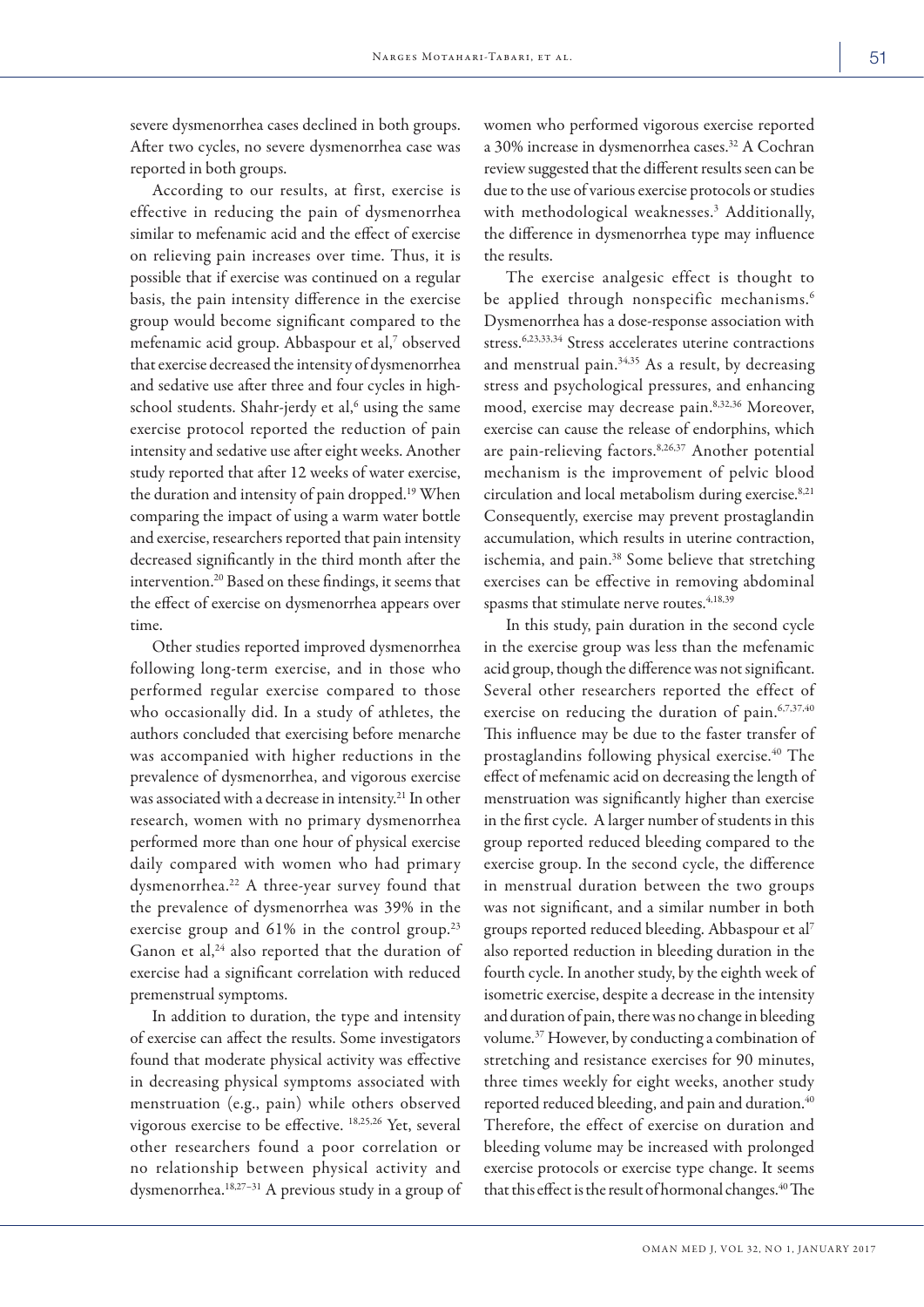prolonged menstrual intervals in the exercise group compared to the mefenamic acid group may be related to these hormonal changes. Only one study reported the effect of exercise on the length of menstrual cycle, which was not significantly different to the control group. More studies are necessary to understand this variable.<sup>6</sup>

The number of students who needed to take analgesic drugs declined in the exercise group, which was consistent with other studies.6,7,40 Because the reduction of pain intensity increased over time in the exercise group, a decrease in taking medication is reasonable. In addition, following the reduction of pain, a decline in university absence was seen.

The limitation of our study was that the exercise protocol was only performed for a short time, and did not allow us to observe the effect of long-term exercise on dysmenorrhea. Furthermore, the results were not compared with a control group, blinding was not performed, and bleeding volume, stress level and weight changes were not assessed.

# **CONCLUSION**

Regular exercise can be useful as an easy, accessible, and inexpensive approach to improve dysmenorrhea; however, the quality, intensity, and duration of exercise can influence the results. Consequently, comparative and blind studies in this field are recommended to distinguish the physical and psychological effects of exercise on dysmenorrhea.

#### *Disclosure*

The authors declared no conflicts of interest. The study was funded by the vice-chancellor for research of Mazandaran University of Medical Sciences (grant number: H-92-24).

#### *Acknowledgements*

We would like to thank all the students who participated in this study.

### references

- 1. Lefebvre G, Pinsonneault O, Antao V, Black A, Burnett M, Feldman K, et al; SOGC. Primary dysmenorrhea consensus guideline. J Obstet Gynaecol Can 2005 Dec;27(12):1117-1146.
- 2. Marjoribanks J, Proctor M, Farquhar C, Derks RS. Nonsteroidal anti-inflammatory drugs for dysmenorrhoea. Cochrane Database Syst Rev 2010 Jan;1(1):CD001751.
- 3. Brown J, Brown S. Exercise for dysmenorrhoea. Cochrane Database Syst Rev 2010 Feb;2(2):CD004142.
- 4. Dawood MY. Primary dysmenorrhea: advances in pathogenesis and management. Obstet Gynecol 2006 Aug;108(2):428-441.
- Harlow SD, Campbell OM. Epidemiology of menstrual disorders in developing countries: a systematic review. BJOG 2004 Jan;111(1):6-16.
- 6. Shahr-jerdy S, Hosseini RS, Gh ME. Effects of stretching exercises on primary dysmenorrhea in adolescent girls. Biomedical Human Kinetics 2012;4:127-132.
- 7. Abbaspour Z, Rostami M, Najjar S. The effect of exercise on primary dysmenorrhea. J Res Health Sci 2006;6(1):26-31.
- 8. Cheng HF, Lin YH. Selection and efficacy of self-management strategies for dysmenorrhea in young Taiwanese women. J Clin Nurs 2011 Apr; 20(7-8): 1018-1025.
- 9. Collins Sharp BA, Taylor DL, Thomas KK, Killeen MB, Dawood MY. Cyclic perimenstrual pain and discomfort: the scientific basis for practice. J Obstet Gynecol Neonatal Nurs 2002 Nov-Dec;31(6):637-649.
- 10. Al-Shidhani A, Al-Rawahi N, Al-Rawahi A, Murthi S; Sathiya Murthi P. Non-steroidal anti-inflammatory drugs (NSAIDs) use in primary health care centers in A'Seeb, Muscat: A Clinical Audit. Oman Med J 2015 Sep;30(5):366-371.
- 11. Teimoori B, Ghasemi M, Hoseini ZS, Razavi M. The efficacy of zinc administration in the treatment of primary dysmenorrhea. Oman Med J 2016 Mar;31(2):107-111.
- 12. Al-Raaie F, Banodkar DD. Epidemiological study of cutaneous adverse drug reactions in Oman. Oman Med J <sup>2008</sup> Jan;23(1):21- 27.
- 13. Al-SaeedA. Gastrointestinal and cardiovascular risk of nonsteroidal anti-inflammatory drugs. Oman Med J 2011 Nov;26(6):385-391.
- 14. Shi S, Klotz U. Clinical use and pharmacological properties of selective COX-2 inhibitors. Eur J Clin Pharmacol 2008 Mar;64(3):233-252.
- 15. Ozgoli G, Goli M, Moattar F. Comparison of effects of ginger, mefenamic acid, and ibuprofen on pain in women with primary dysmenorrhea. J Altern Complement Med <sup>2009</sup> Feb;15(2):129- 132.
- 16. Berek J, Novak E. Berek & Novak Gynocology. Lippncott Williams & Wilkins. 15th ed. Phiadelphia; 2012.
- 17. Abdul-Razzak KK, Ayoub NM, Abu-Taleb AA, Obeidat BA. Influence of dietary intake of dairy products on dysmenorrhea. <sup>J</sup> Obstet Gynaecol Res 2010 Apr;36(2):377-383.
- 18. Blakey H, Chisholm C, Dear F, Harris B, Hartwell R, Daley AJ, et al. Is exercise associated with primary dysmenorrhoea in young women? BJOG 2010 Jan;117(2):222-224.
- 19. Rezvani S, Taghian F, Valiani M. The effect of aquatic exercises on primary dysmenorrhoea in nonathlete girls. Iran J Nurs Midwifery Res 2013 Sep;18(5):378-383.
- 20. Chaudhuri A, Singh A, Dhaliwal L. A randomised controlled trial of exercise and hot water bottle in the management of dysmenorrhoea in school girls of Chandigarh, India. Indian J Physiol Pharmacol 2013 Apr-Jun;57(2):114-122.
- 21. Izzo A, Labriola D. Dysmenorrhoea and sports activities in adolescents. Clin Exp Obstet Gynecol 1991;18(2):109-116.
- 22. Maruf FA, Ezenwafor NV, Moroof SO, Adeniyi AF, Okoye EC. Physical activity level and adiposity: are they associated with primary dysmenorrhea in school adolescents? Afr J Reprod Health 2013 Dec;17(4):167-174.
- 23. Golomb LM, Solidum AA, Warren MP. Primary dysmenorrhea and physical activity. Med Sci Sports Exerc <sup>1998</sup> Jun;30(6):906- 909.
- 24. Gannon L, Luchetta T, Pardie L, Rhodes K. Perimenstrual symptoms: relationships with chronic stress and selected lifestyle variables. Behav Med 1989;15(4):149-159.
- 25. Choi PY, Salmon P. Symptom changes across the menstrual cycle in competitive sportswomen, exercisers and sedentary women. Br J Clin Psychol 1995 Sep;34(Pt 3):447-460.
- 26. Israel RG, Sutton M, O'Brien KF. Effects of aerobic training on primary dysmenorrhea symptomatology in college females. J Am Coll Health 1985 Jun;33(6):241-244.
- 27. Latthe P, Mignini L, Gray R, Hills R, Khan K. Factors predisposing women to chronic pelvic pain: systematic review. BMJ 2006 Apr;332(7544):749-755.
- 28. Daley AJ. Exercise and primary dysmenorrhoea : a comprehensive and critical review of the literature. Sports Med 2008;38(8):659- 670.